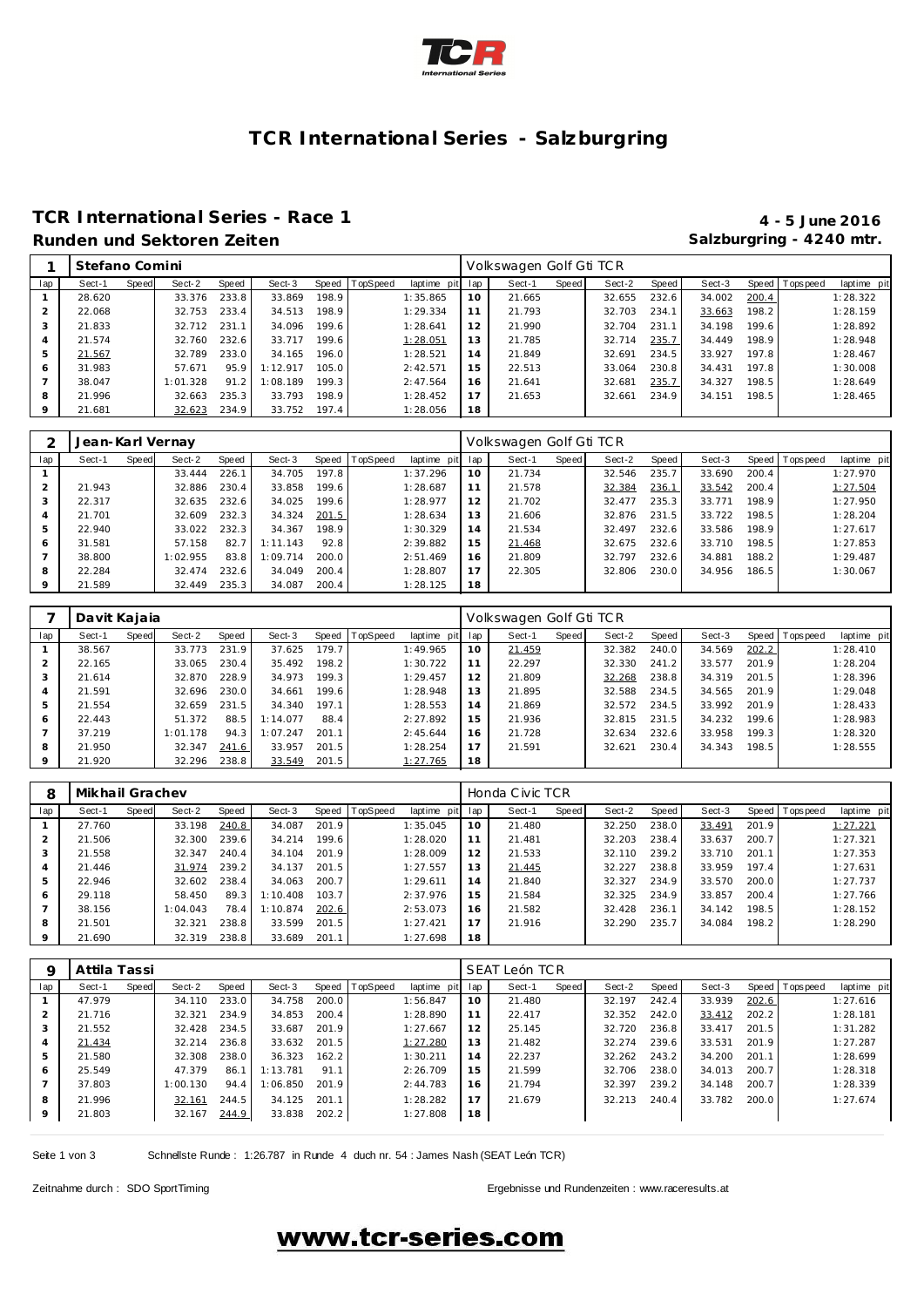

## **TCR International Series - Salzburgring**

### **TCR International Series - Race 1 4 - 5 June 2016 Runden und Sektoren Zeiten Salzburgring - 4240 mtr.**

| 10  | Gianni Morbidelli |       |          |       |          |       |                |                 |    | Honda Civic TCR |       |        |       |        |       |                |             |
|-----|-------------------|-------|----------|-------|----------|-------|----------------|-----------------|----|-----------------|-------|--------|-------|--------|-------|----------------|-------------|
| lap | Sect-1            | Speed | Sect-2   | Speed | Sect-3   |       | Speed TopSpeed | laptime pit lap |    | Sect-1          | Speed | Sect-2 | Speed | Sect-3 |       | Speed Topspeed | laptime pit |
|     | 32.960            |       | 32.983   | 240.0 | 34.293   | 201.1 |                | 1:40.236        | 10 | 21.612          |       | 32.169 | 240.8 | 33.679 | 201.5 |                | 1:27.460    |
|     | 21.814            |       | 32.166   | 241.6 | 34.133   | 201.9 |                | 1:28.113        | 11 | 21.687          |       | 32.181 | 241.6 | 33.510 | 202.2 |                | 1:27.378    |
| 3   | 21.637            |       | 32.214   | 242.0 | 33.940   | 203.0 |                | 1:27.791        | 12 | 21.485          |       | 32.102 | 241.6 | 33.461 | 201.9 |                | 1:27.048    |
|     | 22.112            |       | 32.153   | 232.3 | 33.982   | 201.5 |                | 1:28.247        | 13 | 21.473          |       | 32.263 | 242.0 | 33.683 | 202.6 |                | 1:27.419    |
| 5   | 21.718            |       | 32.133   | 240.0 | 33.743   | 200.0 |                | 1:27.594        | 14 | 21.614          |       | 32.184 | 242.0 | 33.578 | 201.5 |                | 1:27.376    |
| 6   | 31.236            |       | 57.270   | 85.8  | 1:12.669 | 101.1 |                | 2:41.175        | 15 | 21.595          |       | 32.186 | 242.4 | 33.640 | 202.2 |                | 1:27.421    |
|     | 38.222            |       | 1:01.926 | 85.4  | :09.063  | 201.1 |                | 2:49.211        | 16 | 21.767          |       | 32.150 | 243.7 | 33.945 | 199.6 |                | 1:27.862    |
| 8   | 21.747            |       | 32.072   | 240.4 | 34.215   | 201.9 |                | 1:28.034        | 17 | 21.840          |       | 32.189 | 244.1 | 34.973 | 200.4 |                | 1:29.002    |
| 9   | 21.562            |       | 31.984   | 243.7 | 34.050   | 201.9 |                | 1:27.596        | 18 |                 |       |        |       |        |       |                |             |

| $\cap$<br>∸ | Petr       | Fulin |          |       |          |       |                 |          |         | Alfa Romeo Giulietta TCR |       |        |       |        |                |                |
|-------------|------------|-------|----------|-------|----------|-------|-----------------|----------|---------|--------------------------|-------|--------|-------|--------|----------------|----------------|
| lap         | Sect-      | Speed | Sect-2   | Speed | Sect-3   | Speed | <b>TopSpeed</b> | laptime  | pit lap | Sect-                    | Speed | Sect-2 | Speed | Sect-3 | Speed Topspeed | pit<br>laptime |
|             | (1.07.989) |       | : 19.821 | 65.7  | 1:22.653 | 48.5  |                 | 3:50.463 |         |                          |       |        |       |        |                |                |

| 33  | Jordi Oriola |       |        |              |        |       |          |                 |   | Honda Civic TCR |              |        |       |        |       |                 |             |
|-----|--------------|-------|--------|--------------|--------|-------|----------|-----------------|---|-----------------|--------------|--------|-------|--------|-------|-----------------|-------------|
| lap | Sect-1       | Speed | Sect-2 | <b>Speed</b> | Sect-3 | Speed | TopSpeed | laptime pit lap |   | Sect-1          | <b>Speed</b> | Sect-2 | Speed | Sect-3 |       | Speed Tops peed | laptime pit |
|     | 28.916       |       | 32.947 | 234.9        | 33.397 | 202.2 |          | 1:35.260        | ь | 21.546          |              | 31.992 | 240.8 | 52.533 | 31.4  |                 | 1:46.071    |
|     | 21.483       |       | 32.125 | 240.0        | 33.729 | 204.5 |          | 1: 27.337       |   | 17:08.048       |              | 32.971 | 234.9 | 35.157 | 199.3 |                 | 18:16.176 P |
|     | 21.690       |       | 32.135 | 238.0        | 34.245 | 204.2 |          | 1:28.070        |   | 21.948          |              | 32.435 | 233.8 | 33.827 | 201.5 |                 | 1:28.210    |
|     | 21.491       |       | 32.231 | 238.8        | 33.661 | 203.4 |          | 1:27.383        | 8 | 21.672          |              | 32.401 | 234.1 | 37.974 | 68.3  |                 | 1:32.047    |

| 43  | Harald Proczyk |       |        |       |                |      |                |                 | Honda Civic TCR |       |        |         |        |      |                 |             |
|-----|----------------|-------|--------|-------|----------------|------|----------------|-----------------|-----------------|-------|--------|---------|--------|------|-----------------|-------------|
| lap | Sect-          | Speed | Sect-2 | Speed | Sect-3         |      | Speed TopSpeed | laptime pit lap | Sect-1          | Speed | Sect-2 | Speed I | Sect-3 |      | Speed Tops peed | laptime pit |
|     | 1:16.881       |       | 59.914 |       | 109.1 1:04.071 | 56.4 |                | 2:20.866        | 21:25.964       |       | 34.915 | 213.3   | 58.102 | 54.7 |                 | 22:58.981 P |

| 45             | Florian Janits |       |          |       |          |       |                |             |     | Vokswagen Golf Gti TCR |       |        |       |        |       |                 |             |
|----------------|----------------|-------|----------|-------|----------|-------|----------------|-------------|-----|------------------------|-------|--------|-------|--------|-------|-----------------|-------------|
| lap            | Sect-1         | Speed | Sect-2   | Speed | Sect-3   |       | Speed TopSpeed | laptime pit | lap | Sect-1                 | Speed | Sect-2 | Speed | Sect-3 |       | Speed Tops peed | laptime pit |
|                | 36.120         |       | 33.720   | 229.7 | 34.852   | 197.1 |                | 1:44.692    | 10  | 21.810                 |       | 32.593 | 235.3 | 33.700 | 199.6 |                 | 1:28.103    |
|                | 22.079         |       | 32.801   | 230.0 | 36.704   | 189.8 |                | 1:31.584    | 11  | 21.862                 |       | 32.389 | 241.2 | 33.920 | 200.4 |                 | 1:28.171    |
| 3              | 22.070         |       | 32.719   | 230.4 | 34.246   | 198.5 |                | 1:29.035    | 12  | 21.867                 |       | 32.511 | 236.1 | 33.874 | 200.4 |                 | 1:28.252    |
| $\overline{4}$ | 21.888         |       | 32.649   | 230.8 | 34.658   | 197.8 |                | 1:29.195    | 13  | 21.958                 |       | 32.400 | 239.6 | 34.531 | 200.4 |                 | 1:28.889    |
| 5              | 21.614         |       | 32.604   | 230.8 | 34.620   | 197.4 |                | 1:28.838    | 14  | 22.120                 |       | 32.501 | 238.4 | 34.893 | 198.9 |                 | 1:29.514    |
| 6              | 23.294         |       | 54.022   | 90.4  | 1:13.368 | 96.2  |                | 2:30.684    | 15  | 21.893                 |       | 32.533 | 238.4 | 34.419 | 199.3 |                 | 1:28.845    |
|                | 37.690         |       | 1:01.245 | 90.6  | 1:07.753 | 199.6 |                | 2:46.688    | 16  | 21.824                 |       | 32.492 | 238.8 | 34.294 | 198.5 |                 | 1:28.610    |
| 8              | 22.318         |       | 32.205   | 242.0 | 33.950   | 200.4 |                | 1:28.473    | 17  | 21.894                 |       | 32.494 | 238.8 | 34.217 | 199.6 |                 | 1:28.605    |
| $\circ$        | 22.653         |       | 32.718   | 238.8 | 33.659   | 199.6 |                | 1:29.030    | 18  |                        |       |        |       |        |       |                 |             |

| 54             | James Nash |       |          |       |          |       |                |                 |    | SEAT León TCR |       |        |       |        |       |                 |             |
|----------------|------------|-------|----------|-------|----------|-------|----------------|-----------------|----|---------------|-------|--------|-------|--------|-------|-----------------|-------------|
| lap            | Sect-1     | Speed | Sect-2   | Speed | Sect-3   |       | Speed TopSpeed | laptime pit lap |    | Sect-1        | Speed | Sect-2 | Speed | Sect-3 |       | Speed Tops peed | laptime pit |
|                | 28.603     |       | 33.401   | 237.6 | 34.323   | 202.6 |                | 1:36.327        | 10 | 21.449        |       | 32.205 | 241.2 | 33.581 | 198.9 |                 | 1:27.235    |
|                | 21.826     |       | 32.348   | 240.0 | 33.723   | 200.7 |                | 1:27.897        | 11 | 21.565        |       | 32.160 | 242.0 | 33.492 | 203.0 |                 | 1:27.217    |
| 3              | 21.403     |       | 32.394   | 238.4 | 33.387   | 203.0 |                | 1:27.184        | 12 | 21.560        |       | 32.259 | 241.6 | 33.492 | 201.9 |                 | 1:27.311    |
| $\overline{4}$ | 21.315     |       | 32.086   | 241.2 | 33.386   | 203.0 |                | 1:26.787        | 13 | 21.450        |       | 32.067 | 241.2 | 34.144 | 201.5 |                 | 1:27.661    |
| 5              | 22.772     |       | 32.455   | 234.9 | 33.845   | 202.6 |                | 1:29.072        | 14 | 21.571        |       | 32.361 | 240.8 | 33.812 | 201.5 |                 | 1:27.744    |
| 6              | 30.744     |       | 57.871   | 86.9  | 1:10.437 | 95.1  |                | 2:39.052        | 15 | 21.610        |       | 32.156 | 242.4 | 33.858 | 202.6 |                 | 1:27.624    |
|                | 39.146     |       | 1:03.140 | 81.0  | 1:10.350 | 201.1 |                | 2:52.636        | 16 | 21.675        |       | 32.354 | 241.2 | 33.960 | 198.2 |                 | 1:27.989    |
| 8              | 22.001     |       | 32.221   | 241.6 | 33.589   | 202.6 |                | 1:27.811        | 17 | 21.665        |       | 32.551 | 236.1 | 34.732 | 200.7 |                 | 1:28.948    |
| $\circ$        | 21.607     |       | 32.133   | 241.2 | 33.723   | 202.6 |                | 1:27.463        | 18 |               |       |        |       |        |       |                 |             |

| -62 | Dusan Borkovic |       |              |       |        |       |                |                 |         | SEAT León TCR |       |        |       |        |       |                 |             |
|-----|----------------|-------|--------------|-------|--------|-------|----------------|-----------------|---------|---------------|-------|--------|-------|--------|-------|-----------------|-------------|
| lap | Sect-1         | Speed | Sect-2       | Speed | Sect-3 |       | Speed TopSpeed | laptime pit lap |         | Sect-1        | Speed | Sect-2 | Speed | Sect-3 |       | Speed Tops peed | laptime pit |
|     | 29.116         |       | 33.293       | 234.5 | 34.205 | 199.3 |                | 1:36.614        | $\circ$ | 21.615        |       | 32.434 | 236.1 | 33.271 | 201.1 |                 | 1:27.320    |
|     | 21.837         |       | 32.693 235.3 |       | 33.488 | 200.4 |                | 1:28.018        | 10      | 21.608        |       | 32.402 | 235.7 | 33.339 | 200.7 |                 | 1:27.349    |
|     | 21.735         |       | 32.515 234.9 |       | 33.281 | 198.5 |                | 1:27.531        |         | 21.530        |       | 32.440 | 236.1 | 33.208 | 200.4 |                 | 1:27.178    |
|     | 21.705         |       | 32.336 236.1 |       | 33.451 | 201.9 |                | 1:27.492        | 12      | 21.616        |       | 32.373 | 236.5 | 33.295 | 201.1 |                 | 1:27.284    |
|     |                |       |              |       |        |       |                |                 |         |               |       |        |       |        |       |                 |             |

Seite 2 von 3 Schnellste Runde : 1:26.787 in Runde 4 duch nr. 54 : James Nash (SEAT León TCR)

Zeitnahme durch : SDO SportTiming Ergebnisse und Rundenzeiten : [www.raceresults.a](www.raceresults.at)t

## www.tcr-series.com